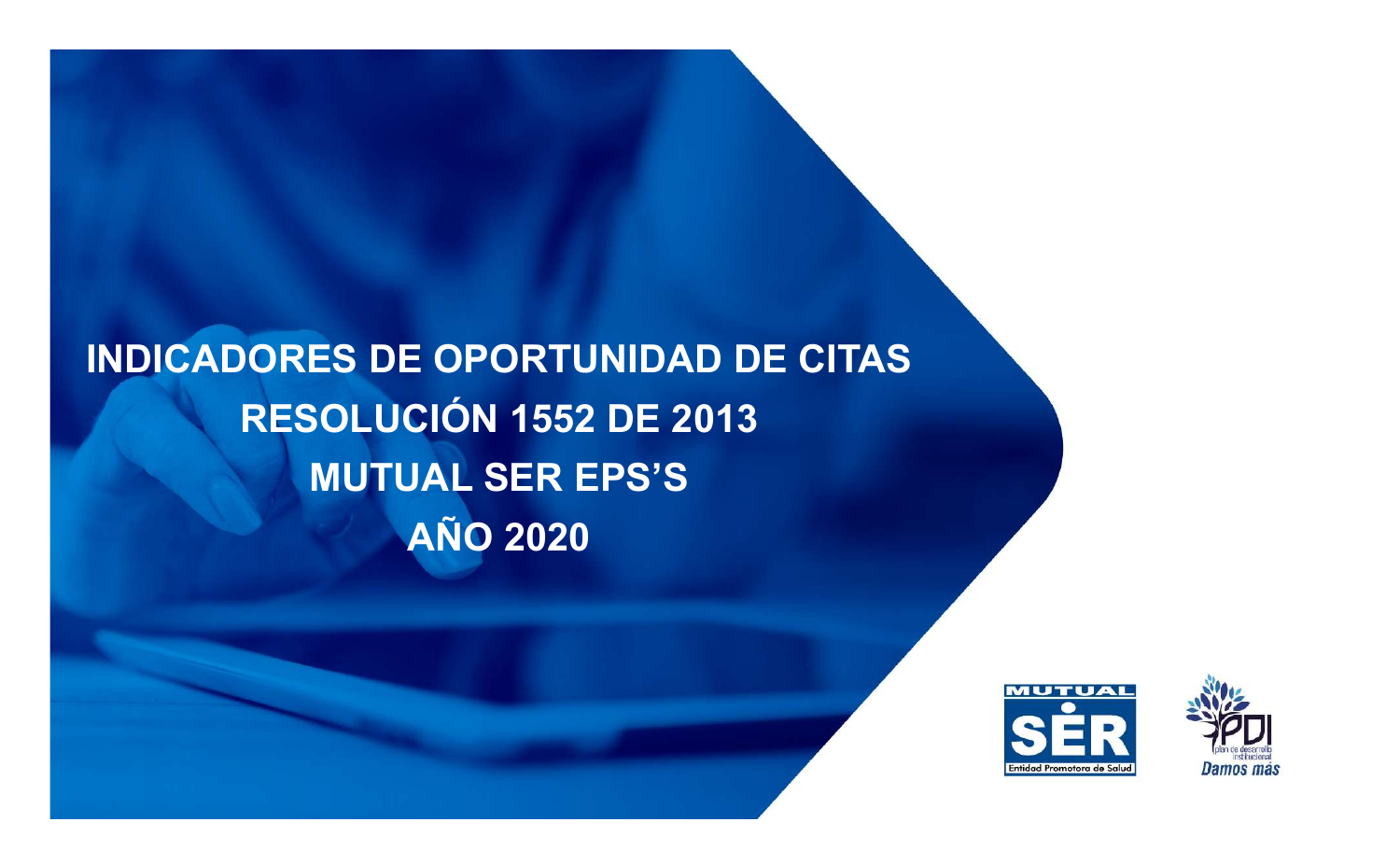| <b>MEDICION INDICADORES OPORTUNIDAD DE CITAS</b>                                                                                                     | <b>AÑO 2020</b> | <b>RESOLUCIÓN 1552 DE 2013</b> |              |              |             |              |              |
|------------------------------------------------------------------------------------------------------------------------------------------------------|-----------------|--------------------------------|--------------|--------------|-------------|--------------|--------------|
| <b>INDICADOR</b>                                                                                                                                     |                 | <b>ENERO   FEBRERO</b>         | <b>MARZO</b> | <b>ABRIL</b> | <b>MAYO</b> | <b>JUNIO</b> | <b>JULIO</b> |
| NÚMERO TOTAL DE CITAS ASIGNADAS                                                                                                                      | 87.859          | 81.607                         | 53.433       | 24.889       | 29.922      | 30.644       | 25.144       |
| SUMATORIA DE LA DIFERENCIA DE DIAS ENTRE LA FECHA PARA<br>LA CUAL SE ASIGNÓ LA CITA Y LA FECHA EN LA CUAL EL<br><b>USUARIO SOLICITÓ LA CITA</b>      | 569.849         | 538.354                        | 303.231      | 164.241      | 172.861     | 172.219      | 103.068      |
| SUMATORIA DE LA DIFERENCIA DE DIAS ENTRE LA FECHA PARA<br>LA CUAL SE ASIGNÓ LA CITA Y LA FECHA PARA LA CUAL EL<br>USUARIO SOLICITÓ LE FUERA ASIGNADA | 36.560          | 39.531                         | 34.068       | 18.030       | 32.291      | 21.097       | 16.002       |
| TIEMPO PROMEDIO DE ESPERA, ENTRE LA FECHA EN QUE SE<br>ASIGNÓ LA CITA Y LA FECHA EN LA CUAL EL USUARIO LA<br><b>SOLICITO LACITA</b>                  | 6,0             | 6,0                            | 6,0          | 6,0          | 6,0         | 5,0          | 4,0          |
| TIEMPO PROMEDIO DE ESPERA, ENTRE LA FECHA PARA LA<br>CUAL SE ASIGNÓ LA CITA Y LA FECHA PARA LA CUAL EL<br>USUARIO SOLICITÓ LE FUERA ASIGNADA         | 2,0             | 5,0                            | 3,0          | 3,0          | 1,0         | 2,0          | 1,0          |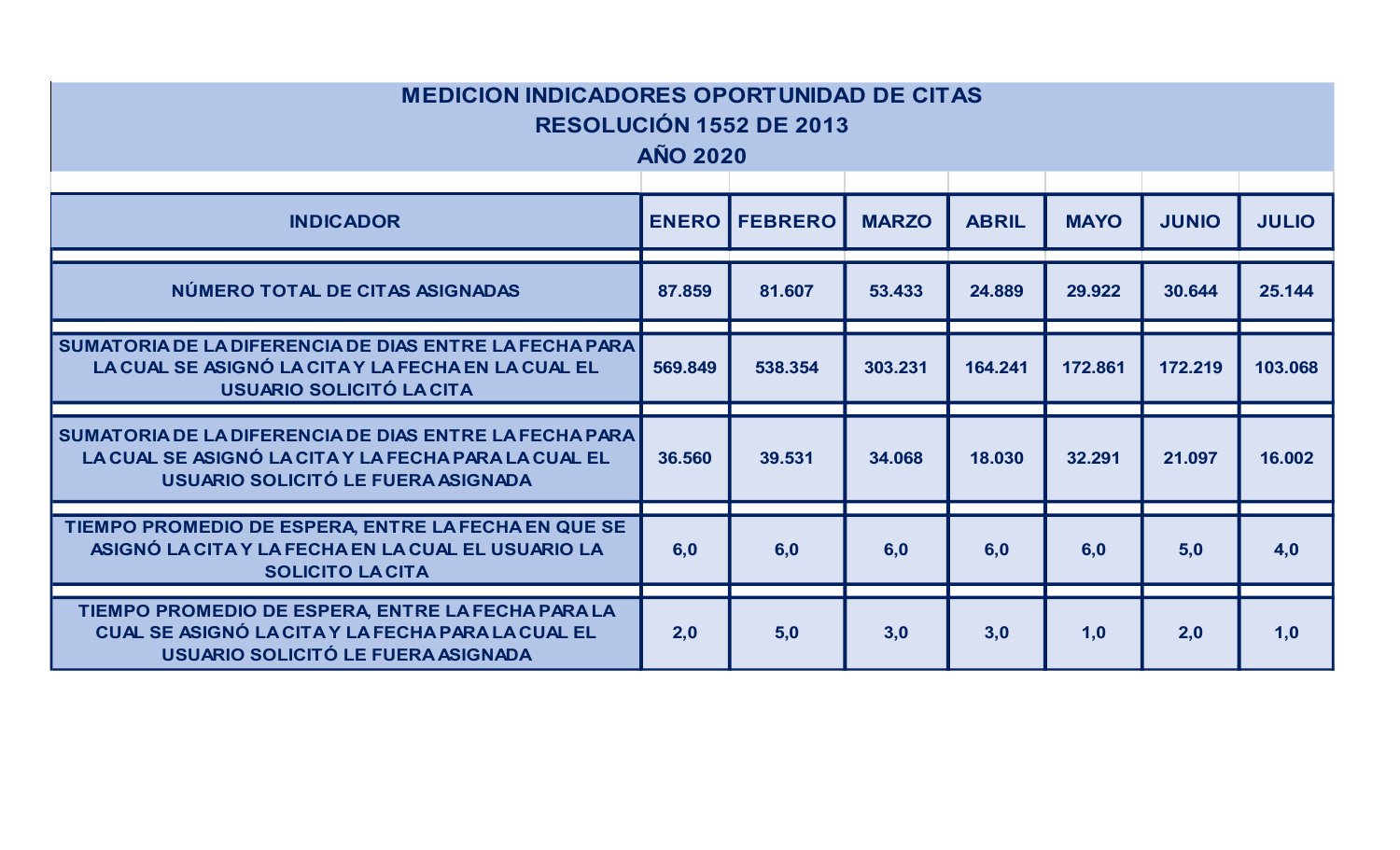| <b>MEDICION INDICADORES OPORTUNIDAD DE CITAS</b><br>RESOLUCIÓN 1552 DE 2013<br><b>ENERO 2020</b> |                                                                           |                                                                 |  |
|--------------------------------------------------------------------------------------------------|---------------------------------------------------------------------------|-----------------------------------------------------------------|--|
| TIEMPO PROMEDIO DÍAS DE ESPERA, MÍNIMO Y MÁXIMO, PARA LAS CITAS ASIGNADAS POR TIPO DE            | <b>ESPECIALIDAD</b>                                                       |                                                                 |  |
| <b>TIPO ESPECIALIDAD</b>                                                                         | <b>DÍAS DE ESPERA MAXIMO</b><br><b>PARA LAS CITAS</b><br><b>ASIGNADAS</b> | <b>DÍAS DE ESPERA MINIMO</b><br><b>PARA LAS CITAS ASIGNADAS</b> |  |
| <b>301 CE ANESTESIA</b>                                                                          | 30                                                                        | $\mathbf 0$                                                     |  |
| <b>302 CE CARDIOLOGIA</b><br><b>303 CE CIRUGIA CARDIOVASCULAR</b>                                | 30<br>29                                                                  | $\mathbf{0}$                                                    |  |
| <b>304 CE CIRUGIA GENERAL</b>                                                                    | 30                                                                        | $\mathbf 0$<br>$\mathbf 0$                                      |  |
| <b>305 CE CIRUGIA NEUROLOGICA</b>                                                                | 29                                                                        | $\mathbf 0$                                                     |  |
| <b>306 CE CIRUGIA PEDIATRICA</b><br><b>308 CE DERMATOLOGIA</b>                                   | 30                                                                        | $\mathbf 0$                                                     |  |
| <b>309 CE DOLOR Y CUIDADOS PALIATIVOS</b>                                                        | 30<br>29                                                                  | $\mathbf 0$<br>$\mathbf{0}$                                     |  |
| <b>310 CE ENDOCRINOLOGIA</b>                                                                     | 30                                                                        | $\mathbf{0}$                                                    |  |
| <b>311 CE ENDODONCIA</b>                                                                         | 30                                                                        | $\mathbf{0}$                                                    |  |
| <b>312 CE ENFERMERIA</b><br><b>313 CE ESTOMATOLOGIA</b>                                          | 30<br>26                                                                  | $\mathbf{0}$<br>8                                               |  |
| <b>314 CE FISIOTERAPIA</b>                                                                       | 29                                                                        | $\mathbf 0$                                                     |  |
| 315 CE FONOAUDIOLOGIA Y/O TERAPIA                                                                | 30                                                                        | $\mathbf{0}$                                                    |  |
| 316 CE GASTROENTEROLOGIA Y/O ENDOSC.                                                             | 30                                                                        | $\mathbf{0}$                                                    |  |
| <b>317 CE GENETICA</b><br><b>320 CE GINECOBSTETRICIA</b>                                         | 27<br>30                                                                  | $\mathbf 0$<br>$\mathbf{0}$                                     |  |
| 321 CE HEMATOLOGIA                                                                               | 30                                                                        | $\mathbf 0$                                                     |  |
| <b>323 CE INFECTOLOGIA</b>                                                                       | 30                                                                        | $\mathbf{0}$                                                    |  |
| <b>324 CE INMUNOLOGIA</b><br><b>325 CE MEDICINA FAMILIAR</b>                                     | 30                                                                        | $\mathbf{0}$                                                    |  |
| 327 CE MEDICINA FISICA Y REHABILITACION                                                          | $\mathbf{2}$<br>30                                                        | $\mathbf{0}$<br>$\mathbf 0$                                     |  |
| <b>328 CE MEDICINA GENERAL</b>                                                                   | 3                                                                         | $\mathbf 0$                                                     |  |
| <b>329 CE MEDICINA INTERNA</b>                                                                   | 30                                                                        | $\mathbf 0$                                                     |  |
| 330 CE NEFROLOGIA<br><b>331 CE NEUMOLOGIA</b>                                                    | 30<br>30                                                                  | $\mathbf{0}$<br>$\mathbf 0$                                     |  |
| 332 CE NEUROLOGIA                                                                                | 30                                                                        | $\mathbf{0}$                                                    |  |
| <b>333 CE NUTRICION Y DIETETICA</b>                                                              | 30                                                                        | $\mathbf{0}$                                                    |  |
| <b>334 CE ODONTOLOGIA GENERAL</b><br>335 CE OFTALMOLOGIA                                         | 3                                                                         | $\mathbf{0}$                                                    |  |
| <b>336 CE ONCOLOGIA CLINICA</b>                                                                  | 30<br>30                                                                  | $\mathbf{0}$<br>$\mathbf 0$                                     |  |
| <b>337 CE OPTOMETRIA</b>                                                                         | 30                                                                        | $\mathbf{0}$                                                    |  |
| <b>338 CE ORTODONCIA</b>                                                                         | 20                                                                        | $\mathbf 0$                                                     |  |
| 339 CE ORTOPEDIA Y/O TRAUMATOLOGIA<br><b>340 CE OTORRINOLARINGOLOGIA</b>                         | 30<br>30                                                                  | $\mathbf 0$<br>$\mathbf 0$                                      |  |
| <b>342 CE PEDIATRIA</b>                                                                          | 30                                                                        | $\mathbf 0$                                                     |  |
| <b>343 CE PERIODONCIA</b>                                                                        | 30                                                                        | $\mathbf 0$                                                     |  |
| <b>344 CE PSICOLOGIA</b><br><b>345 CE PSIQUIATRIA</b>                                            | 30                                                                        | $\mathbf{0}$                                                    |  |
| <b>347 CE REHABILITACION ORAL</b>                                                                | 30<br>30                                                                  | $\mathbf{0}$<br>$\mathbf 0$                                     |  |
| <b>348 CE REUMATOLOGIA</b>                                                                       | 30                                                                        | $\mathbf{0}$                                                    |  |
| <b>352 CE TERAPIA OCUPACIONAL</b>                                                                | 25                                                                        | $\mathbf 0$                                                     |  |
| <b>353 CE TERAPIA RESPIRATORIA</b><br>354 CE TOXICOLOGIA                                         | 8<br>13                                                                   | $\mathbf 0$                                                     |  |
| 355 CE UROLOGIA                                                                                  | 30                                                                        | $\mathbf 0$<br>$\mathbf 0$                                      |  |
| <b>356 OTRAS CONSULTAS DE ESPECIALIDAD</b>                                                       | 30                                                                        | $\mathbf{0}$                                                    |  |
| <b>361 CE CARDIOLOGIA PEDIATRICA</b>                                                             | 29                                                                        | $\mathbf{0}$                                                    |  |
| <b>362 CE CIRUGIA DE CABEZA Y CUELLO</b><br><b>363 CE CIRUGIA DE MANO</b>                        | 30<br>12                                                                  | $\mathbf{0}$<br>12                                              |  |
| <b>364 CE CIRUGIA MAMA Y TUMORES TEJ.</b>                                                        | 30                                                                        | $\mathbf{0}$                                                    |  |
| <b>365 CE CIRUGIA DERMATOLOGICA</b>                                                              | 9                                                                         | $\mathbf 0$                                                     |  |
| <b>366 CE CIRUGIA DE TORAX</b><br><b>367 CE CIRUGIA GASTROINTESTINAL</b>                         | 29                                                                        | $\mathbf 0$                                                     |  |
| <b>368 CE CIRUGIA GINECOLOGICA</b>                                                               | 27<br>15                                                                  | $\mathbf 0$<br>$\mathbf 0$                                      |  |
| <b>369 CE CIRUGIA PLASTICA Y ESTETICA</b>                                                        | 30                                                                        | $\mathbf{0}$                                                    |  |
| <b>372 CE CIRUGIA VASCULAR</b>                                                                   | 29                                                                        | $\mathbf{0}$                                                    |  |
| 373 CE CIRUGIA ONCOLOGICA<br>374 CE CIRUGIA ONCOLOGICA PEDIATRICA                                | 16                                                                        | $\mathbf 0$                                                     |  |
| <b>377 CE COLOPROCTOLOGIA</b>                                                                    | 10<br>29                                                                  | $\mathbf 0$<br>$\mathbf{0}$                                     |  |
| 378 CE ELECTROFISIOLOGIA* MARCAPASO Y                                                            | 29                                                                        | $\mathbf 0$                                                     |  |
| <b>379 CE GINECOLOGIA ONCOLOGICA</b>                                                             | 29                                                                        | $\mathbf 0$                                                     |  |
| 381 CE HEMATOLOGIA Y ONCOLOGIA CLINICA<br><b>383 CE MEDICINA NUCLEAR</b>                         | 28<br>$\overline{27}$                                                     | $\mathbf 0$<br>$\mathbf{0}$                                     |  |
| <b>384 CE NEFROLOGIA PEDIATRICA</b>                                                              | 30                                                                        | $\mathbf{0}$                                                    |  |
| <b>386 CE NEUMOLOGIA PEDIATRICA</b>                                                              | 28                                                                        | $\mathbf 0$                                                     |  |
| <b>387 CE NEUROCIRUGIA</b>                                                                       | 30                                                                        | $\mathbf 0$                                                     |  |
| <b>388 CE NEUROPEDIATRIA</b><br>391 CE ONCOLOGIA Y HEMATOLOGIA PEDIATRICA                        | 30<br>30                                                                  | $\mathbf 0$<br>$\mathbf 0$                                      |  |
| 393 CE ORTOPEDIA ONCOLOGICA                                                                      | 28                                                                        | $\mathbf 0$                                                     |  |
| 395 CE UROLOGIA ONCOLOGICA                                                                       | 19                                                                        | $\mathbf 0$                                                     |  |
| <b>396 ODONTOPEDIATRIA</b>                                                                       | 30                                                                        | $\mathbf{0}$                                                    |  |
| 398 MEDICINAS ALTERNATIVAS - HOMEOPATIA                                                          | 25                                                                        | $\mathbf{0}$                                                    |  |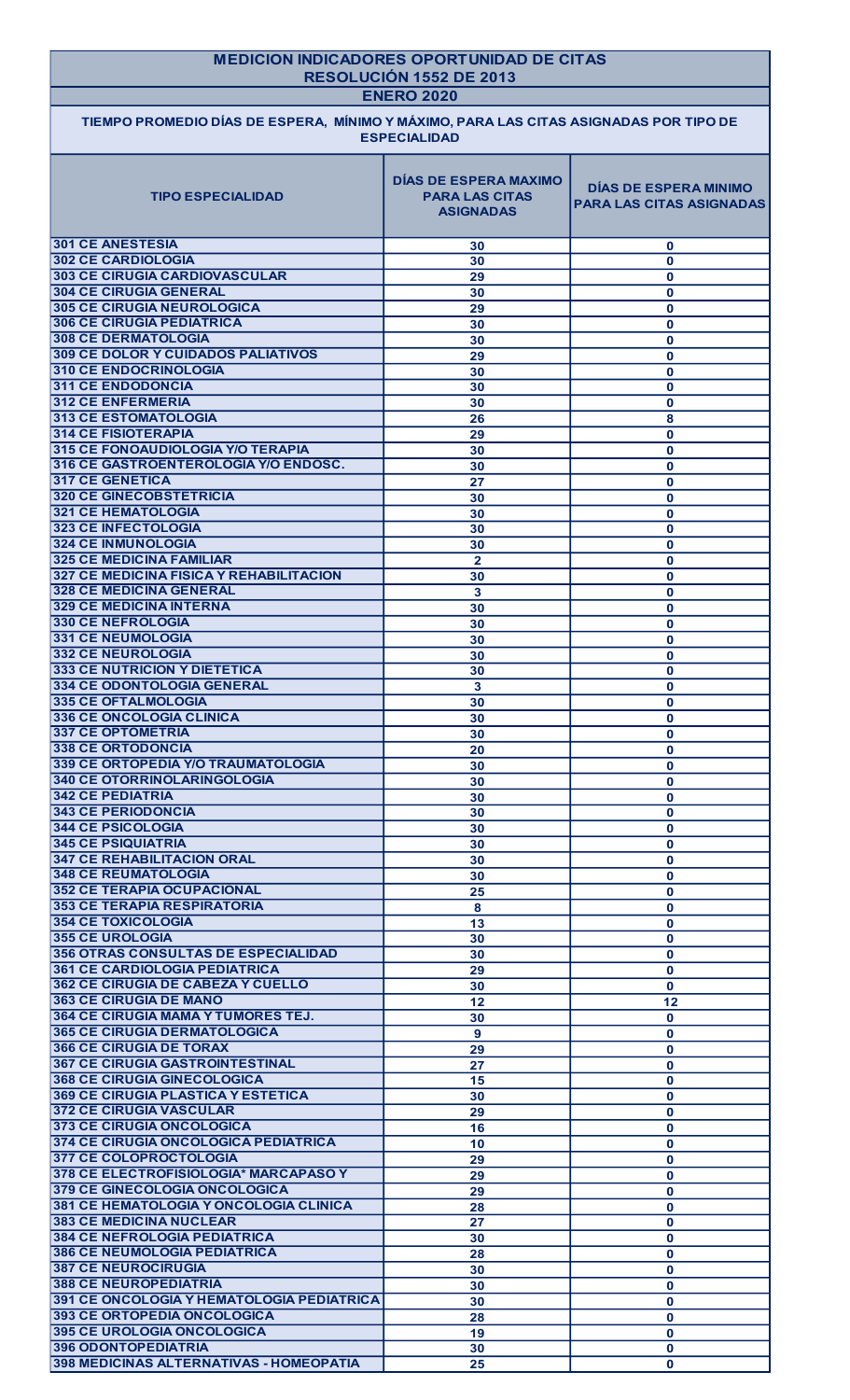|                                                                                       | <b>MEDICION INDICADORES OPORTUNIDAD DE CITAS</b><br>RESOLUCIÓN 1552 DE 2013<br>FEBRERO 2020 |                                                                 |  |  |
|---------------------------------------------------------------------------------------|---------------------------------------------------------------------------------------------|-----------------------------------------------------------------|--|--|
| TIEMPO PROMEDIO DÍAS DE ESPERA, MÍNIMO Y MÁXIMO, PARA LAS CITAS ASIGNADAS POR TIPO DE | <b>ESPECIALIDAD</b>                                                                         |                                                                 |  |  |
| <b>TIPO ESPECIALIDAD</b>                                                              | <b>DÍAS DE ESPERA MAXIMO</b><br><b>PARA LAS CITAS</b><br><b>ASIGNADAS</b>                   | <b>DÍAS DE ESPERA MINIMO</b><br><b>PARA LAS CITAS ASIGNADAS</b> |  |  |
| <b>301 CE ANESTESIA</b><br><b>302 CE CARDIOLOGIA</b>                                  | 30                                                                                          | $\mathbf 0$                                                     |  |  |
| <b>303 CE CIRUGIA CARDIOVASCULAR</b>                                                  | 30<br>28                                                                                    | $\mathbf{0}$<br>$\mathbf{0}$                                    |  |  |
| <b>304 CE CIRUGIA GENERAL</b>                                                         | 30                                                                                          | $\mathbf{0}$                                                    |  |  |
| <b>305 CE CIRUGIA NEUROLOGICA</b>                                                     | 24                                                                                          | $\mathbf{0}$                                                    |  |  |
| <b>306 CE CIRUGIA PEDIATRICA</b>                                                      | 30                                                                                          | $\mathbf{0}$                                                    |  |  |
| <b>308 CE DERMATOLOGIA</b><br><b>309 CE DOLOR Y CUIDADOS PALIATIVOS</b>               | 30                                                                                          | $\mathbf{0}$                                                    |  |  |
| <b>310 CE ENDOCRINOLOGIA</b>                                                          | 30<br>30                                                                                    | $\mathbf{0}$<br>$\mathbf{0}$                                    |  |  |
| <b>311 CE ENDODONCIA</b>                                                              | 30                                                                                          | $\mathbf{0}$                                                    |  |  |
| <b>312 CE ENFERMERIA</b>                                                              | 29                                                                                          | $\mathbf{0}$                                                    |  |  |
| <b>313 CE ESTOMATOLOGIA</b>                                                           | 29                                                                                          | $\mathbf{0}$                                                    |  |  |
| <b>314 CE FISIOTERAPIA</b>                                                            | 25                                                                                          | $\mathbf 0$                                                     |  |  |
| 315 CE FONOAUDIOLOGIA Y/O TERAPIA<br>316 CE GASTROENTEROLOGIA Y/O ENDOSC.             | 29<br>30                                                                                    | $\mathbf{0}$                                                    |  |  |
| <b>317 CE GENETICA</b>                                                                | 30                                                                                          | $\mathbf 0$<br>$\mathbf{0}$                                     |  |  |
| <b>320 CE GINECOBSTETRICIA</b>                                                        | 30                                                                                          | $\mathbf{0}$                                                    |  |  |
| <b>321 CE HEMATOLOGIA</b>                                                             | 30                                                                                          | $\mathbf{0}$                                                    |  |  |
| 323 CE INFECTOLOGIA                                                                   | 29                                                                                          | $\mathbf{0}$                                                    |  |  |
| <b>324 CE INMUNOLOGIA</b><br><b>325 CE MEDICINA FAMILIAR</b>                          | 28                                                                                          | $\mathbf 0$                                                     |  |  |
| <b>327 CE MEDICINA FISICA Y REHABILITACION</b>                                        | $\mathbf 0$<br>30                                                                           | $\mathbf{0}$<br>$\mathbf{0}$                                    |  |  |
| <b>328 CE MEDICINA GENERAL</b>                                                        | 3                                                                                           | $\mathbf 0$                                                     |  |  |
| <b>329 CE MEDICINA INTERNA</b>                                                        | 30                                                                                          | $\mathbf{0}$                                                    |  |  |
| <b>330 CE NEFROLOGIA</b>                                                              | 28                                                                                          | $\mathbf 0$                                                     |  |  |
| <b>331 CE NEUMOLOGIA</b>                                                              | 30                                                                                          | $\mathbf{0}$                                                    |  |  |
| <b>332 CE NEUROLOGIA</b><br><b>333 CE NUTRICION Y DIETETICA</b>                       | 30                                                                                          | $\mathbf{0}$                                                    |  |  |
| 334 CE ODONTOLOGIA GENERAL                                                            | 30<br>3                                                                                     | $\mathbf{0}$<br>$\mathbf{0}$                                    |  |  |
| <b>335 CE OFTALMOLOGIA</b>                                                            | 30                                                                                          | $\mathbf{0}$                                                    |  |  |
| <b>336 CE ONCOLOGIA CLINICA</b>                                                       | 30                                                                                          | $\mathbf{0}$                                                    |  |  |
| <b>337 CE OPTOMETRIA</b>                                                              | 30                                                                                          | $\mathbf{0}$                                                    |  |  |
| <b>338 CE ORTODONCIA</b>                                                              | 28                                                                                          | $\mathbf{0}$                                                    |  |  |
| 339 CE ORTOPEDIA Y/O TRAUMATOLOGIA                                                    | 30                                                                                          | $\mathbf 0$                                                     |  |  |
| 340 CE OTORRINOLARINGOLOGIA<br><b>342 CE PEDIATRIA</b>                                | 30                                                                                          | $\mathbf 0$                                                     |  |  |
| <b>343 CE PERIODONCIA</b>                                                             | 30<br>25                                                                                    | $\mathbf 0$<br>$\mathbf 0$                                      |  |  |
| <b>344 CE PSICOLOGIA</b>                                                              | 30                                                                                          | $\mathbf 0$                                                     |  |  |
| <b>345 CE PSIQUIATRIA</b>                                                             | 30                                                                                          | $\mathbf{0}$                                                    |  |  |
| <b>347 CE REHABILITACION ORAL</b>                                                     | 30                                                                                          | $\mathbf{0}$                                                    |  |  |
| <b>348 CE REUMATOLOGIA</b>                                                            | 30                                                                                          | $\mathbf{0}$                                                    |  |  |
| <b>352 CE TERAPIA OCUPACIONAL</b><br><b>353 CE TERAPIA RESPIRATORIA</b>               | 28                                                                                          | $\mathbf{0}$                                                    |  |  |
| <b>354 CE TOXICOLOGIA</b>                                                             | 3<br>$\mathbf 0$                                                                            | 3<br>$\mathbf{0}$                                               |  |  |
| <b>355 CE UROLOGIA</b>                                                                | 30                                                                                          | $\mathbf{0}$                                                    |  |  |
| <b>356 OTRAS CONSULTAS DE ESPECIALIDAD</b>                                            | 30                                                                                          | $\mathbf{0}$                                                    |  |  |
| <b>361 CE CARDIOLOGIA PEDIATRICA</b>                                                  | 30                                                                                          | $\mathbf{0}$                                                    |  |  |
| <b>362 CE CIRUGIA DE CABEZA Y CUELLO</b>                                              | 29                                                                                          | $\mathbf{0}$                                                    |  |  |
| <b>363 CE CIRUGIA DE MANO</b><br><b>364 CE CIRUGIA MAMA Y TUMORES TEJ.</b>            | $\mathbf{0}$                                                                                | $\mathbf{0}$                                                    |  |  |
| <b>365 CE CIRUGIA DERMATOLOGICA</b>                                                   | 29<br>9                                                                                     | $\mathbf{0}$<br>9                                               |  |  |
| <b>366 CE CIRUGIA DE TORAX</b>                                                        | 29                                                                                          | $\mathbf{0}$                                                    |  |  |
| <b>367 CE CIRUGIA GASTROINTESTINAL</b>                                                | 26                                                                                          | 1                                                               |  |  |
| 368 CE CIRUGIA GINECOLOGICA                                                           | 14                                                                                          | 14                                                              |  |  |
| <b>369 CE CIRUGIA PLASTICA Y ESTETICA</b>                                             | 29                                                                                          | $\mathbf{0}$                                                    |  |  |
| <b>372 CE CIRUGIA VASCULAR</b>                                                        | 30                                                                                          | $\mathbf{0}$                                                    |  |  |
| 373 CE CIRUGIA ONCOLOGICA<br>377 CE COLOPROCTOLOGIA                                   | $\overline{23}$                                                                             | $\mathbf 0$                                                     |  |  |
| 378 CE ELECTROFISIOLOGIA* MARCAPASO Y                                                 | 29<br>29                                                                                    | $\mathbf{0}$<br>$\mathbf{0}$                                    |  |  |
| <b>379 CE GINECOLOGIA ONCOLOGICA</b>                                                  | 30                                                                                          | $\mathbf{0}$                                                    |  |  |
| 381 CE HEMATOLOGIA Y ONCOLOGIA CLINICA                                                | 26                                                                                          | $\mathbf{0}$                                                    |  |  |
| <b>383 CE MEDICINA NUCLEAR</b>                                                        | 26                                                                                          | $\mathbf{0}$                                                    |  |  |
| <b>384 CE NEFROLOGIA PEDIATRICA</b>                                                   | 29                                                                                          | $\mathbf{0}$                                                    |  |  |
| <b>386 CE NEUMOLOGIA PEDIATRICA</b>                                                   | 28                                                                                          | $\mathbf{0}$                                                    |  |  |
| <b>387 CE NEUROCIRUGIA</b>                                                            | 30                                                                                          | $\mathbf 0$                                                     |  |  |
| <b>388 CE NEUROPEDIATRIA</b><br>391 CE ONCOLOGIA Y HEMATOLOGIA PEDIATRICA             | 30                                                                                          | $\mathbf{0}$                                                    |  |  |
| <b>393 CE ORTOPEDIA ONCOLOGICA</b>                                                    | 30<br>27                                                                                    | $\mathbf{0}$<br>$\mathbf{0}$                                    |  |  |
| 395 CE UROLOGIA ONCOLOGICA                                                            | 26                                                                                          | $\mathbf{0}$                                                    |  |  |
| <b>396 ODONTOPEDIATRIA</b>                                                            | 30                                                                                          | $\mathbf 0$                                                     |  |  |
|                                                                                       |                                                                                             |                                                                 |  |  |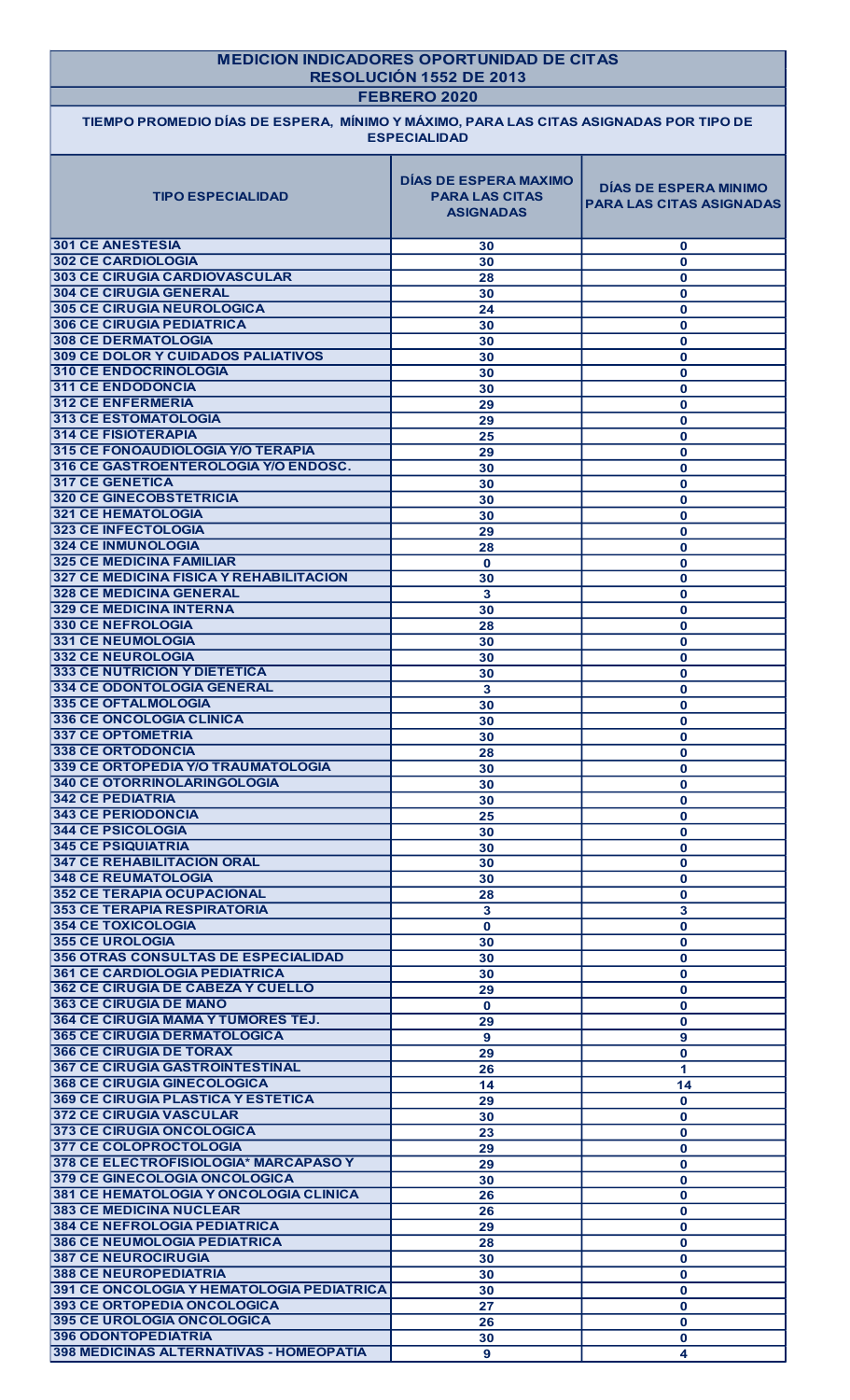| <b>MEDICION INDICADORES OPORTUNIDAD DE CITAS</b><br>RESOLUCIÓN 1552 DE 2013<br><b>MARZO 2020</b>             |                                                                           |                                                                 |  |  |
|--------------------------------------------------------------------------------------------------------------|---------------------------------------------------------------------------|-----------------------------------------------------------------|--|--|
| TIEMPO PROMEDIO DÍAS DE ESPERA, MÍNIMO Y MÁXIMO, PARA LAS CITAS ASIGNADAS POR TIPO DE<br><b>ESPECIALIDAD</b> |                                                                           |                                                                 |  |  |
| <b>TIPO ESPECIALIDAD</b>                                                                                     | <b>DÍAS DE ESPERA MAXIMO</b><br><b>PARA LAS CITAS</b><br><b>ASIGNADAS</b> | <b>DÍAS DE ESPERA MINIMO</b><br><b>PARA LAS CITAS ASIGNADAS</b> |  |  |
| <b>301 CE ANESTESIA</b>                                                                                      | 30                                                                        | $\mathbf 0$                                                     |  |  |
| <b>302 CE CARDIOLOGIA</b>                                                                                    | 29                                                                        | $\mathbf{0}$                                                    |  |  |
| <b>303 CE CIRUGIA CARDIOVASCULAR</b><br><b>304 CE CIRUGIA GENERAL</b>                                        | 17                                                                        | $\mathbf{0}$                                                    |  |  |
| <b>305 CE CIRUGIA NEUROLOGICA</b>                                                                            | 30<br>$\overline{7}$                                                      | $\mathbf{0}$<br>$\mathbf{0}$                                    |  |  |
| <b>306 CE CIRUGIA PEDIATRICA</b>                                                                             | 28                                                                        | $\mathbf{0}$                                                    |  |  |
| <b>308 CE DERMATOLOGIA</b>                                                                                   | 28                                                                        | $\mathbf 0$                                                     |  |  |
| <b>309 CE DOLOR Y CUIDADOS PALIATIVOS</b>                                                                    | 27                                                                        | $\mathbf{0}$                                                    |  |  |
| <b>310 CE ENDOCRINOLOGIA</b>                                                                                 | 28                                                                        | $\bf{0}$                                                        |  |  |
| <b>311 CE ENDODONCIA</b>                                                                                     | 30                                                                        | $\mathbf 0$                                                     |  |  |
| <b>312 CE ENFERMERIA</b>                                                                                     | 27                                                                        | $\mathbf{0}$                                                    |  |  |
| 313 CE ESTOMATOLOGIA<br><b>314 CE FISIOTERAPIA</b>                                                           | 10                                                                        | 10                                                              |  |  |
| 315 CE FONOAUDIOLOGIA Y/O TERAPIA                                                                            | 10<br>16                                                                  | $\mathbf{0}$<br>$\mathbf{0}$                                    |  |  |
| 316 CE GASTROENTEROLOGIA Y/O ENDOSC.                                                                         | 25                                                                        | $\mathbf{0}$                                                    |  |  |
| <b>317 CE GENETICA</b>                                                                                       | 24                                                                        | $\mathbf{0}$                                                    |  |  |
| 320 CE GINECOBSTETRICIA                                                                                      | 30                                                                        | 0                                                               |  |  |
| 321 CE HEMATOLOGIA                                                                                           | 28                                                                        | $\mathbf{0}$                                                    |  |  |
| 323 CE INFECTOLOGIA                                                                                          | 26                                                                        | $\bf{0}$                                                        |  |  |
| <b>324 CE INMUNOLOGIA</b>                                                                                    | 25                                                                        | $\bf{0}$                                                        |  |  |
| <b>325 CE MEDICINA FAMILIAR</b><br><b>327 CE MEDICINA FISICA Y REHABILITACION</b>                            | $\mathbf{0}$<br>29                                                        | $\bf{0}$<br>$\mathbf{0}$                                        |  |  |
| <b>328 CE MEDICINA GENERAL</b>                                                                               | 3                                                                         | $\mathbf{0}$                                                    |  |  |
| <b>329 CE MEDICINA INTERNA</b>                                                                               | 30                                                                        | $\mathbf{0}$                                                    |  |  |
| 330 CE NEFROLOGIA                                                                                            | 30                                                                        | $\mathbf{0}$                                                    |  |  |
| 331 CE NEUMOLOGIA                                                                                            | 30                                                                        | $\bf{0}$                                                        |  |  |
| <b>332 CE NEUROLOGIA</b>                                                                                     | 29                                                                        | $\bf{0}$                                                        |  |  |
| <b>333 CE NUTRICION Y DIETETICA</b>                                                                          | 30                                                                        | $\bf{0}$                                                        |  |  |
| <b>334 CE ODONTOLOGIA GENERAL</b><br><b>335 CE OFTALMOLOGIA</b>                                              | 3                                                                         | $\mathbf 0$                                                     |  |  |
| <b>336 CE ONCOLOGIA CLINICA</b>                                                                              | 30<br>29                                                                  | $\bf{0}$<br>$\mathbf 0$                                         |  |  |
| <b>337 CE OPTOMETRIA</b>                                                                                     | 30                                                                        | $\mathbf{0}$                                                    |  |  |
| <b>338 CE ORTODONCIA</b>                                                                                     | 15                                                                        | $\mathbf{0}$                                                    |  |  |
| 339 CE ORTOPEDIA Y/O TRAUMATOLOGIA                                                                           | 30                                                                        | $\bf{0}$                                                        |  |  |
| <b>340 CE OTORRINOLARINGOLOGIA</b>                                                                           | 30                                                                        | $\bf{0}$                                                        |  |  |
| <b>342 CE PEDIATRIA</b>                                                                                      | 30                                                                        | $\bf{0}$                                                        |  |  |
| <b>343 CE PERIODONCIA</b>                                                                                    | 20                                                                        | $\mathbf{0}$                                                    |  |  |
| 344 CE PSICOLOGIA<br><b>345 CE PSIQUIATRIA</b>                                                               | 30                                                                        | $\bf{0}$                                                        |  |  |
| <b>347 CE REHABILITACION ORAL</b>                                                                            | 30<br>29                                                                  | $\bf{0}$<br>$\bf{0}$                                            |  |  |
| <b>348 CE REUMATOLOGIA</b>                                                                                   | 30                                                                        | $\mathbf{0}$                                                    |  |  |
| <b>352 CE TERAPIA OCUPACIONAL</b>                                                                            | 12                                                                        | $\mathbf{0}$                                                    |  |  |
| <b>354 CE TOXICOLOGIA</b>                                                                                    | $\mathbf 0$                                                               | $\mathbf 0$                                                     |  |  |
| 355 CE UROLOGIA                                                                                              | 30                                                                        | $\mathbf{0}$                                                    |  |  |
| <b>356 OTRAS CONSULTAS DE ESPECIALIDAD</b>                                                                   | 29                                                                        | $\mathbf 0$                                                     |  |  |
| <b>359 CE CONSULTA PRIORITARIA</b>                                                                           | $\mathbf 0$                                                               | $\mathbf{0}$                                                    |  |  |
| <b>361 CE CARDIOLOGIA PEDIATRICA</b><br><b>362 CE CIRUGIA DE CABEZA Y CUELLO</b>                             | 23                                                                        | $\bf{0}$                                                        |  |  |
| <b>364 CE CIRUGIA MAMA Y TUMORES TEJ.</b>                                                                    | 29<br>26                                                                  | $\mathbf 0$<br>$\mathbf{0}$                                     |  |  |
| <b>366 CE CIRUGIA DE TORAX</b>                                                                               | 25                                                                        | $\mathbf 0$                                                     |  |  |
| 367 CE CIRUGIA GASTROINTESTINAL                                                                              | 12                                                                        | $\mathbf{0}$                                                    |  |  |
| <b>369 CE CIRUGIA PLASTICA Y ESTETICA</b>                                                                    | 30                                                                        | $\bf{0}$                                                        |  |  |
| <b>372 CE CIRUGIA VASCULAR</b>                                                                               | 20                                                                        | $\mathbf{0}$                                                    |  |  |
| 373 CE CIRUGIA ONCOLOGICA                                                                                    | 28                                                                        | $\bf{0}$                                                        |  |  |
| <b>374 CE CIRUGIA ONCOLOGICA PEDIATRICA</b>                                                                  | $\mathbf{0}$                                                              | $\mathbf{0}$                                                    |  |  |
| <b>377 CE COLOPROCTOLOGIA</b>                                                                                | 17                                                                        | $\mathbf 0$                                                     |  |  |
| 378 CE ELECTROFISIOLOGIA* MARCAPASO Y                                                                        | 13                                                                        | $\mathbf{0}$                                                    |  |  |
| <b>379 CE GINECOLOGIA ONCOLOGICA</b><br>381 CE HEMATOLOGIA Y ONCOLOGIA CLINICA                               | 29                                                                        | $\mathbf{0}$                                                    |  |  |
| <b>383 CE MEDICINA NUCLEAR</b>                                                                               | 16<br>22                                                                  | $\mathbf{0}$<br>$\mathbf{0}$                                    |  |  |
| <b>384 CE NEFROLOGIA PEDIATRICA</b>                                                                          | 30                                                                        | $\mathbf{0}$                                                    |  |  |
| <b>386 CE NEUMOLOGIA PEDIATRICA</b>                                                                          | 28                                                                        | $\mathbf 0$                                                     |  |  |
| <b>387 CE NEUROCIRUGIA</b>                                                                                   | 29                                                                        | $\mathbf{0}$                                                    |  |  |
| <b>388 CE NEUROPEDIATRIA</b>                                                                                 | 19                                                                        | $\mathbf 0$                                                     |  |  |
| 391 CE ONCOLOGIA Y HEMATOLOGIA PEDIATRICA                                                                    | 29                                                                        | $\mathbf{0}$                                                    |  |  |
| <b>393 CE ORTOPEDIA ONCOLOGICA</b>                                                                           | 21                                                                        | $\mathbf{0}$                                                    |  |  |
| <b>395 CE UROLOGIA ONCOLOGICA</b>                                                                            | 20                                                                        | $\mathbf 0$                                                     |  |  |
| <b>396 ODONTOPEDIATRIA</b>                                                                                   | 30                                                                        | $\mathbf{0}$                                                    |  |  |
|                                                                                                              |                                                                           |                                                                 |  |  |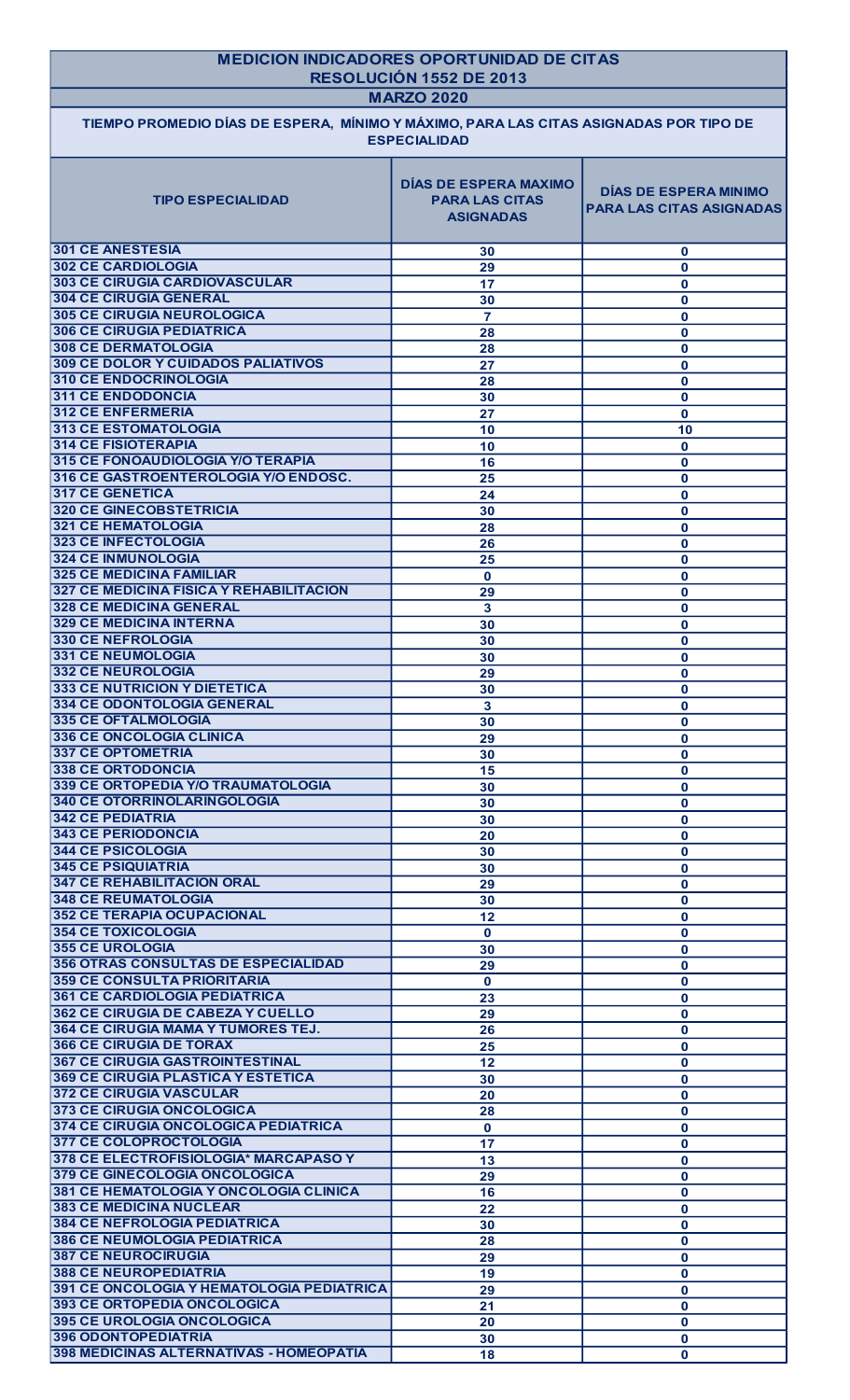| <b>MEDICION INDICADORES OPORTUNIDAD DE CITAS</b><br>RESOLUCIÓN 1552 DE 2013<br><b>ABRIL 2020</b><br>TIEMPO PROMEDIO DÍAS DE ESPERA, MÍNIMO Y MÁXIMO, PARA LAS CITAS ASIGNADAS POR TIPO DE<br><b>ESPECIALIDAD</b> |                      |                              |  |
|------------------------------------------------------------------------------------------------------------------------------------------------------------------------------------------------------------------|----------------------|------------------------------|--|
|                                                                                                                                                                                                                  |                      |                              |  |
| <b>301 CE ANESTESIA</b>                                                                                                                                                                                          | 30                   | $\mathbf{0}$                 |  |
| <b>302 CE CARDIOLOGIA</b><br><b>303 CE CIRUGIA CARDIOVASCULAR</b>                                                                                                                                                | 26                   | $\mathbf{0}$                 |  |
| <b>304 CE CIRUGIA GENERAL</b>                                                                                                                                                                                    | 10<br>28             | $\mathbf 0$<br>$\mathbf 0$   |  |
| <b>305 CE CIRUGIA NEUROLOGICA</b>                                                                                                                                                                                | 11                   | $\mathbf 0$                  |  |
| <b>306 CE CIRUGIA PEDIATRICA</b>                                                                                                                                                                                 | 19                   | $\mathbf{0}$                 |  |
| <b>308 CE DERMATOLOGIA</b>                                                                                                                                                                                       | 23                   | $\mathbf{0}$                 |  |
| <b>309 CE DOLOR Y CUIDADOS PALIATIVOS</b><br><b>310 CE ENDOCRINOLOGIA</b>                                                                                                                                        | 29<br>25             | $\mathbf{0}$<br>$\mathbf{0}$ |  |
| <b>311 CE ENDODONCIA</b>                                                                                                                                                                                         | 29                   | $\mathbf{0}$                 |  |
| <b>312 CE ENFERMERIA</b>                                                                                                                                                                                         | 21                   | $\mathbf{0}$                 |  |
| <b>314 CE FISIOTERAPIA</b>                                                                                                                                                                                       | 19                   | $\mathbf{0}$                 |  |
| 315 CE FONOAUDIOLOGIA Y/O TERAPIA<br>316 CE GASTROENTEROLOGIA Y/O ENDOSC.                                                                                                                                        | 20<br>30             | $\mathbf{0}$<br>$\mathbf{0}$ |  |
| <b>317 CE GENETICA</b>                                                                                                                                                                                           | 12                   | $\mathbf{0}$                 |  |
| <b>320 CE GINECOBSTETRICIA</b>                                                                                                                                                                                   | 30                   | $\mathbf{0}$                 |  |
| <b>321 CE HEMATOLOGIA</b>                                                                                                                                                                                        | 25                   | $\mathbf 0$                  |  |
| <b>323 CE INFECTOLOGIA</b><br><b>324 CE INMUNOLOGIA</b>                                                                                                                                                          | 24<br>28             | $\bf{0}$<br>$\mathbf{0}$     |  |
| <b>325 CE MEDICINA FAMILIAR</b>                                                                                                                                                                                  | $\mathbf{0}$         | $\mathbf 0$                  |  |
| 327 CE MEDICINA FISICA Y REHABILITACION                                                                                                                                                                          | 20                   | $\mathbf 0$                  |  |
| <b>328 CE MEDICINA GENERAL</b><br><b>329 CE MEDICINA INTERNA</b>                                                                                                                                                 | $\mathbf{3}$         | $\mathbf 0$                  |  |
| <b>330 CE NEFROLOGIA</b>                                                                                                                                                                                         | 30<br>30             | $\mathbf 0$<br>$\mathbf 0$   |  |
| 331 CE NEUMOLOGIA                                                                                                                                                                                                | 27                   | $\mathbf 0$                  |  |
| 332 CE NEUROLOGIA                                                                                                                                                                                                | 30                   | $\mathbf 0$                  |  |
| <b>333 CE NUTRICION Y DIETETICA</b><br><b>334 CE ODONTOLOGIA GENERAL</b>                                                                                                                                         | 29                   | $\mathbf 0$                  |  |
| 335 CE OFTALMOLOGIA                                                                                                                                                                                              | $\overline{2}$<br>22 | $\mathbf 0$<br>$\mathbf 0$   |  |
| <b>336 CE ONCOLOGIA CLINICA</b>                                                                                                                                                                                  | 30                   | $\mathbf 0$                  |  |
| <b>337 CE OPTOMETRIA</b>                                                                                                                                                                                         | 28                   | $\mathbf 0$                  |  |
| <b>338 CE ORTODONCIA</b><br>339 CE ORTOPEDIA Y/O TRAUMATOLOGIA                                                                                                                                                   | 20<br>30             | 9<br>$\mathbf 0$             |  |
| <b>340 CE OTORRINOLARINGOLOGIA</b>                                                                                                                                                                               | 25                   | $\mathbf 0$                  |  |
| <b>342 CE PEDIATRIA</b>                                                                                                                                                                                          | 29                   | $\mathbf 0$                  |  |
| <b>343 CE PERIODONCIA</b>                                                                                                                                                                                        | 20                   | 12                           |  |
| <b>344 CE PSICOLOGIA</b><br><b>345 CE PSIQUIATRIA</b>                                                                                                                                                            | 30                   | $\mathbf 0$                  |  |
| <b>347 CE REHABILITACION ORAL</b>                                                                                                                                                                                | 29<br>26             | $\mathbf 0$<br>4             |  |
| <b>348 CE REUMATOLOGIA</b>                                                                                                                                                                                       | 30                   | $\mathbf 0$                  |  |
| 352 CE TERAPIA OCUPACIONAL                                                                                                                                                                                       | $\mathbf 0$          | $\mathbf 0$                  |  |
| <b>354 CE TOXICOLOGIA</b>                                                                                                                                                                                        | $\mathbf 0$          | $\mathbf 0$                  |  |
| <b>355 CE UROLOGIA</b><br><b>356 OTRAS CONSULTAS DE ESPECIALIDAD</b>                                                                                                                                             | 30<br>29             | $\mathbf{0}$<br>$\mathbf 0$  |  |
| <b>359 CE CONSULTA PRIORITARIA</b>                                                                                                                                                                               | $\mathbf{0}$         | $\mathbf{0}$                 |  |
| <b>361 CE CARDIOLOGIA PEDIATRICA</b>                                                                                                                                                                             | 19                   | $\mathbf 0$                  |  |
| <b>362 CE CIRUGIA DE CABEZA Y CUELLO</b>                                                                                                                                                                         | 28                   | $\mathbf 0$                  |  |
| <b>364 CE CIRUGIA MAMA Y TUMORES TEJ.</b><br><b>365 CE CIRUGIA DERMATOLOGICA</b>                                                                                                                                 | 28<br>10             | $\mathbf 0$<br>10            |  |
| <b>366 CE CIRUGIA DE TORAX</b>                                                                                                                                                                                   | 26                   | $\mathbf 0$                  |  |
| <b>369 CE CIRUGIA PLASTICA Y ESTETICA</b>                                                                                                                                                                        | 27                   | $\mathbf 0$                  |  |
| <b>372 CE CIRUGIA VASCULAR</b>                                                                                                                                                                                   | 27                   | $\mathbf 0$                  |  |
| <b>373 CE CIRUGIA ONCOLOGICA</b><br>377 CE COLOPROCTOLOGIA                                                                                                                                                       | 8                    | $\mathbf{0}$                 |  |
| 378 CE ELECTROFISIOLOGIA* MARCAPASO Y                                                                                                                                                                            | $\mathbf 0$<br>13    | $\mathbf 0$<br>$\mathbf 0$   |  |
| 379 CE GINECOLOGIA ONCOLOGICA                                                                                                                                                                                    | 26                   | $\mathbf{0}$                 |  |
| 381 CE HEMATOLOGIA Y ONCOLOGIA CLINICA                                                                                                                                                                           | $\blacktriangleleft$ | $\mathbf{0}$                 |  |
| <b>383 CE MEDICINA NUCLEAR</b>                                                                                                                                                                                   | $\mathbf{9}$         | $\mathbf{0}$                 |  |
| <b>384 CE NEFROLOGIA PEDIATRICA</b><br><b>386 CE NEUMOLOGIA PEDIATRICA</b>                                                                                                                                       | 21<br>30             | $\mathbf{0}$<br>$\mathbf 0$  |  |
| <b>387 CE NEUROCIRUGIA</b>                                                                                                                                                                                       | 30                   | $\mathbf{0}$                 |  |
| <b>388 CE NEUROPEDIATRIA</b>                                                                                                                                                                                     | 29                   | $\mathbf{0}$                 |  |
| <b>391 CE ONCOLOGIA Y HEMATOLOGIA PEDIATRICA</b>                                                                                                                                                                 | 30                   | $\mathbf{0}$                 |  |
| 393 CE ORTOPEDIA ONCOLOGICA<br><b>395 CE UROLOGIA ONCOLOGICA</b>                                                                                                                                                 | 14                   | $\mathbf{0}$                 |  |
|                                                                                                                                                                                                                  | 10                   | $\mathbf{0}$                 |  |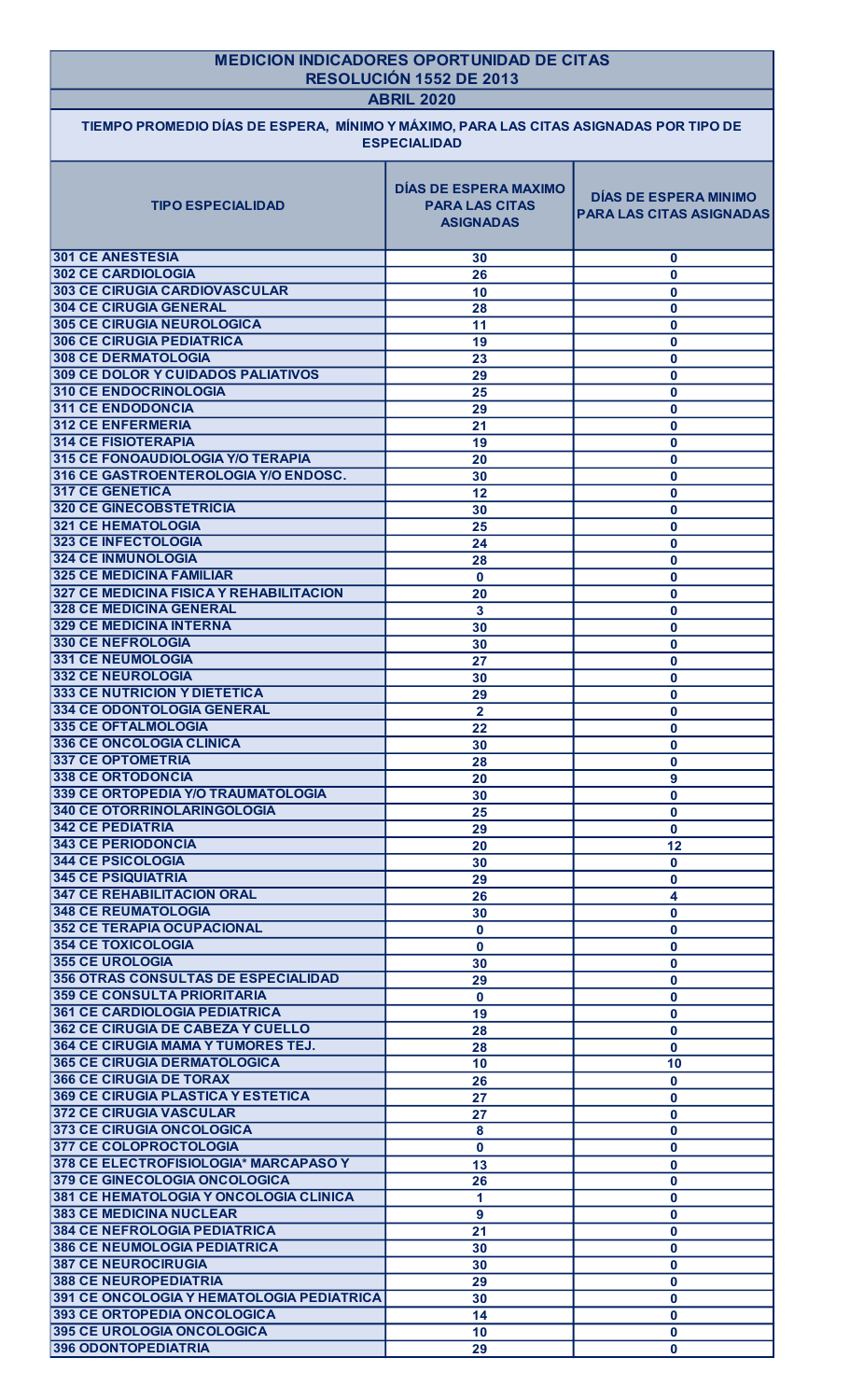| <b>MEDICION INDICADORES OPORTUNIDAD DE CITAS</b>                                                             |                                                                           |                                                                 |  |  |
|--------------------------------------------------------------------------------------------------------------|---------------------------------------------------------------------------|-----------------------------------------------------------------|--|--|
| RESOLUCIÓN 1552 DE 2013<br><b>MAYO 2020</b>                                                                  |                                                                           |                                                                 |  |  |
| TIEMPO PROMEDIO DÍAS DE ESPERA, MÍNIMO Y MÁXIMO, PARA LAS CITAS ASIGNADAS POR TIPO DE<br><b>ESPECIALIDAD</b> |                                                                           |                                                                 |  |  |
| <b>TIPO ESPECIALIDAD</b>                                                                                     | <b>DÍAS DE ESPERA MAXIMO</b><br><b>PARA LAS CITAS</b><br><b>ASIGNADAS</b> | <b>DÍAS DE ESPERA MINIMO</b><br><b>PARA LAS CITAS ASIGNADAS</b> |  |  |
| <b>301 CE ANESTESIA</b>                                                                                      | 30                                                                        | $\bf{0}$                                                        |  |  |
| <b>302 CE CARDIOLOGIA</b>                                                                                    | 30                                                                        | $\mathbf 0$                                                     |  |  |
| <b>303 CE CIRUGIA CARDIOVASCULAR</b><br><b>304 CE CIRUGIA GENERAL</b>                                        | 15                                                                        | $\boldsymbol{0}$                                                |  |  |
| <b>305 CE CIRUGIA NEUROLOGICA</b>                                                                            | 28<br>12                                                                  | $\mathbf 0$<br>$\boldsymbol{0}$                                 |  |  |
| <b>306 CE CIRUGIA PEDIATRICA</b>                                                                             | 29                                                                        | $\mathbf 0$                                                     |  |  |
| <b>308 CE DERMATOLOGIA</b>                                                                                   | 27                                                                        | $\mathbf 0$                                                     |  |  |
| <b>309 CE DOLOR Y CUIDADOS PALIATIVOS</b>                                                                    | 30                                                                        | $\boldsymbol{0}$                                                |  |  |
| <b>310 CE ENDOCRINOLOGIA</b><br><b>311 CE ENDODONCIA</b>                                                     | 30                                                                        | $\mathbf 0$                                                     |  |  |
| <b>312 CE ENFERMERIA</b>                                                                                     | 20<br>26                                                                  | $\mathbf 0$<br>$\mathbf 0$                                      |  |  |
| <b>314 CE FISIOTERAPIA</b>                                                                                   | 15                                                                        | $\mathbf 0$                                                     |  |  |
| 315 CE FONOAUDIOLOGIA Y/O TERAPIA                                                                            | 20                                                                        | $\mathbf 0$                                                     |  |  |
| 316 CE GASTROENTEROLOGIA Y/O ENDOSC.                                                                         | 30                                                                        | $\bf{0}$                                                        |  |  |
| <b>317 CE GENETICA</b><br><b>320 CE GINECOBSTETRICIA</b>                                                     | 12<br>30                                                                  | $\mathbf 0$<br>$\mathbf 0$                                      |  |  |
| <b>321 CE HEMATOLOGIA</b>                                                                                    | 29                                                                        | $\mathbf 0$                                                     |  |  |
| 323 CE INFECTOLOGIA                                                                                          | 22                                                                        | $\mathbf 0$                                                     |  |  |
| <b>324 CE INMUNOLOGIA</b><br>327 CE MEDICINA FISICA Y REHABILITACION                                         | 30                                                                        | $\mathbf 0$                                                     |  |  |
| <b>328 CE MEDICINA GENERAL</b>                                                                               | 26<br>$\overline{\mathbf{2}}$                                             | $\mathbf 0$<br>$\mathbf 0$                                      |  |  |
| <b>329 CE MEDICINA INTERNA</b>                                                                               | 30                                                                        | $\mathbf 0$                                                     |  |  |
| <b>330 CE NEFROLOGIA</b>                                                                                     | 24                                                                        | $\boldsymbol{0}$                                                |  |  |
| 331 CE NEUMOLOGIA                                                                                            | 24                                                                        | $\mathbf 0$                                                     |  |  |
| <b>332 CE NEUROLOGIA</b><br><b>333 CE NUTRICION Y DIETETICA</b>                                              | 30<br>25                                                                  | $\mathbf 0$<br>$\mathbf 0$                                      |  |  |
| <b>334 CE ODONTOLOGIA GENERAL</b>                                                                            | $\mathbf{3}$                                                              | $\mathbf 0$                                                     |  |  |
| 335 CE OFTALMOLOGIA                                                                                          | 23                                                                        | $\mathbf 0$                                                     |  |  |
| 336 CE ONCOLOGIA CLINICA                                                                                     | 27                                                                        | $\mathbf 0$                                                     |  |  |
| <b>337 CE OPTOMETRIA</b><br>339 CE ORTOPEDIA Y/O TRAUMATOLOGIA                                               | 24                                                                        | $\boldsymbol{0}$                                                |  |  |
| 340 CE OTORRINOLARINGOLOGIA                                                                                  | 30<br>29                                                                  | $\boldsymbol{0}$<br>$\mathbf 0$                                 |  |  |
| <b>342 CE PEDIATRIA</b>                                                                                      | 30                                                                        | $\mathbf{0}$                                                    |  |  |
| <b>343 CE PERIODONCIA</b>                                                                                    | 10                                                                        | 10                                                              |  |  |
| <b>344 CE PSICOLOGIA</b>                                                                                     | 29                                                                        | $\mathbf 0$                                                     |  |  |
| <b>345 CE PSIQUIATRIA</b>                                                                                    | 30                                                                        | $\bf{0}$                                                        |  |  |
| <b>347 CE REHABILITACION ORAL</b><br><b>348 CE REUMATOLOGIA</b>                                              | 12<br>30                                                                  |                                                                 |  |  |
| <b>355 CE UROLOGIA</b>                                                                                       | 28                                                                        | $\mathbf 0$<br>$\mathbf 0$                                      |  |  |
| <b>356 OTRAS CONSULTAS DE ESPECIALIDAD</b>                                                                   | 30                                                                        | $\mathbf 0$                                                     |  |  |
| <b>361 CE CARDIOLOGIA PEDIATRICA</b>                                                                         | 20                                                                        | $\mathbf 0$                                                     |  |  |
| <b>362 CE CIRUGIA DE CABEZA Y CUELLO</b>                                                                     | 30                                                                        | $\boldsymbol{0}$                                                |  |  |
| 364 CE CIRUGIA MAMA Y TUMORES TEJ.<br><b>366 CE CIRUGIA DE TORAX</b>                                         | 27<br>26                                                                  | $\boldsymbol{0}$<br>$\bf{0}$                                    |  |  |
| <b>367 CE CIRUGIA GASTROINTESTINAL</b>                                                                       | 23                                                                        | 12                                                              |  |  |
| <b>369 CE CIRUGIA PLASTICA Y ESTETICA</b>                                                                    | 21                                                                        | $\mathbf 0$                                                     |  |  |
| <b>372 CE CIRUGIA VASCULAR</b>                                                                               | 20                                                                        | $\bf{0}$                                                        |  |  |
| 373 CE CIRUGIA ONCOLOGICA                                                                                    | 9                                                                         | $\mathbf 0$                                                     |  |  |
| 377 CE COLOPROCTOLOGIA<br>378 CE ELECTROFISIOLOGIA* MARCAPASO Y                                              | 6                                                                         | $\mathbf 0$                                                     |  |  |
| 379 CE GINECOLOGIA ONCOLOGICA                                                                                | 14<br>29                                                                  | $\mathbf 0$<br>$\mathbf 0$                                      |  |  |
| 381 CE HEMATOLOGIA Y ONCOLOGIA CLINICA                                                                       | 12                                                                        | $\mathbf 0$                                                     |  |  |
| <b>383 CE MEDICINA NUCLEAR</b>                                                                               | 29                                                                        | $\mathbf 0$                                                     |  |  |
| <b>384 CE NEFROLOGIA PEDIATRICA</b>                                                                          | 27                                                                        | $\mathbf{0}$                                                    |  |  |
| <b>386 CE NEUMOLOGIA PEDIATRICA</b><br><b>387 CE NEUROCIRUGIA</b>                                            | 28                                                                        | $\mathbf 0$                                                     |  |  |
| <b>388 CE NEUROPEDIATRIA</b>                                                                                 | 30<br>20                                                                  | $\mathbf 0$<br>$\mathbf 0$                                      |  |  |
| 391 CE ONCOLOGIA Y HEMATOLOGIA PEDIATRICA                                                                    | 29                                                                        | $\mathbf 0$                                                     |  |  |
| 393 CE ORTOPEDIA ONCOLOGICA                                                                                  | 15                                                                        | $\mathbf 0$                                                     |  |  |
| 395 CE UROLOGIA ONCOLOGICA                                                                                   | 14                                                                        | $\mathbf 0$                                                     |  |  |
| <b>396 ODONTOPEDIATRIA</b>                                                                                   | 13                                                                        | $\mathbf{0}$                                                    |  |  |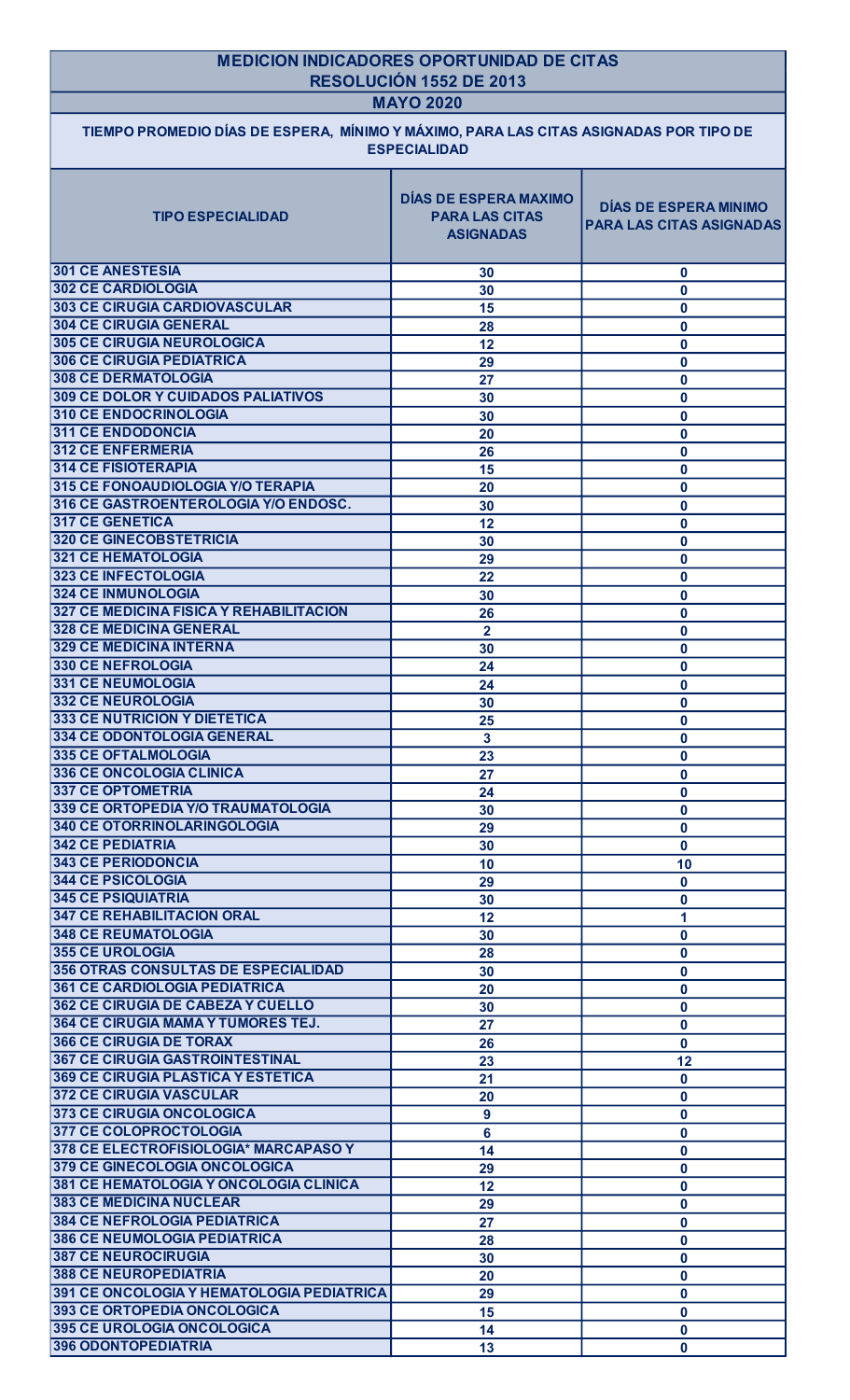| TIEMPO PROMEDIO DÍAS DE ESPERA, MÍNIMO Y MÁXIMO, PARA LAS CITAS ASIGNADAS POR TIPO DE<br><b>TIPO ESPECIALIDAD</b><br><b>301 CE ANESTESIA</b><br><b>302 CE CARDIOLOGIA</b><br><b>303 CE CIRUGIA CARDIOVASCULAR</b><br><b>304 CE CIRUGIA GENERAL</b><br><b>305 CE CIRUGIA NEUROLOGICA</b><br><b>306 CE CIRUGIA PEDIATRICA</b><br><b>308 CE DERMATOLOGIA</b><br><b>309 CE DOLOR Y CUIDADOS PALIATIVOS</b><br><b>310 CE ENDOCRINOLOGIA</b><br><b>311 CE ENDODONCIA</b><br><b>312 CE ENFERMERIA</b><br>313 CE ESTOMATOLOGIA<br><b>314 CE FISIOTERAPIA</b><br>315 CE FONOAUDIOLOGIA Y/O TERAPIA<br>316 CE GASTROENTEROLOGIA Y/O ENDOSC.<br>317 CE GENETICA<br><b>320 CE GINECOBSTETRICIA</b><br>321 CE HEMATOLOGIA<br><b>323 CE INFECTOLOGIA</b><br><b>324 CE INMUNOLOGIA</b><br><b>325 CE MEDICINA FAMILIAR</b><br><b>327 CE MEDICINA FISICA Y REHABILITACION</b> | <b>JUNIO 2020</b><br><b>ESPECIALIDAD</b><br><b>DÍAS DE ESPERA MAXIMO</b><br><b>PARA LAS CITAS</b><br><b>ASIGNADAS</b><br>30<br>27<br>20<br>30<br>29<br>29<br>30<br>30<br>30<br>27<br>26<br>20<br>21<br>10<br>30<br>10<br>30<br>27<br>25 | <b>DÍAS DE ESPERA MINIMO</b><br><b>PARA LAS CITAS ASIGNADAS</b><br>$\mathbf{0}$<br>$\bf{0}$<br>$\mathbf{0}$<br>$\mathbf 0$<br>$\mathbf 0$<br>$\mathbf 0$<br>$\mathbf 0$<br>$\mathbf 0$<br>$\mathbf 0$<br>$\mathbf{0}$<br>$\mathbf 0$<br>20<br>$\mathbf{0}$<br>$\mathbf 0$<br>$\bf{0}$<br>$\mathbf 0$ |
|--------------------------------------------------------------------------------------------------------------------------------------------------------------------------------------------------------------------------------------------------------------------------------------------------------------------------------------------------------------------------------------------------------------------------------------------------------------------------------------------------------------------------------------------------------------------------------------------------------------------------------------------------------------------------------------------------------------------------------------------------------------------------------------------------------------------------------------------------------------|-----------------------------------------------------------------------------------------------------------------------------------------------------------------------------------------------------------------------------------------|------------------------------------------------------------------------------------------------------------------------------------------------------------------------------------------------------------------------------------------------------------------------------------------------------|
|                                                                                                                                                                                                                                                                                                                                                                                                                                                                                                                                                                                                                                                                                                                                                                                                                                                              |                                                                                                                                                                                                                                         |                                                                                                                                                                                                                                                                                                      |
|                                                                                                                                                                                                                                                                                                                                                                                                                                                                                                                                                                                                                                                                                                                                                                                                                                                              |                                                                                                                                                                                                                                         |                                                                                                                                                                                                                                                                                                      |
|                                                                                                                                                                                                                                                                                                                                                                                                                                                                                                                                                                                                                                                                                                                                                                                                                                                              |                                                                                                                                                                                                                                         |                                                                                                                                                                                                                                                                                                      |
|                                                                                                                                                                                                                                                                                                                                                                                                                                                                                                                                                                                                                                                                                                                                                                                                                                                              |                                                                                                                                                                                                                                         |                                                                                                                                                                                                                                                                                                      |
|                                                                                                                                                                                                                                                                                                                                                                                                                                                                                                                                                                                                                                                                                                                                                                                                                                                              |                                                                                                                                                                                                                                         |                                                                                                                                                                                                                                                                                                      |
|                                                                                                                                                                                                                                                                                                                                                                                                                                                                                                                                                                                                                                                                                                                                                                                                                                                              |                                                                                                                                                                                                                                         |                                                                                                                                                                                                                                                                                                      |
|                                                                                                                                                                                                                                                                                                                                                                                                                                                                                                                                                                                                                                                                                                                                                                                                                                                              |                                                                                                                                                                                                                                         |                                                                                                                                                                                                                                                                                                      |
|                                                                                                                                                                                                                                                                                                                                                                                                                                                                                                                                                                                                                                                                                                                                                                                                                                                              |                                                                                                                                                                                                                                         |                                                                                                                                                                                                                                                                                                      |
|                                                                                                                                                                                                                                                                                                                                                                                                                                                                                                                                                                                                                                                                                                                                                                                                                                                              |                                                                                                                                                                                                                                         |                                                                                                                                                                                                                                                                                                      |
|                                                                                                                                                                                                                                                                                                                                                                                                                                                                                                                                                                                                                                                                                                                                                                                                                                                              |                                                                                                                                                                                                                                         |                                                                                                                                                                                                                                                                                                      |
|                                                                                                                                                                                                                                                                                                                                                                                                                                                                                                                                                                                                                                                                                                                                                                                                                                                              |                                                                                                                                                                                                                                         |                                                                                                                                                                                                                                                                                                      |
|                                                                                                                                                                                                                                                                                                                                                                                                                                                                                                                                                                                                                                                                                                                                                                                                                                                              |                                                                                                                                                                                                                                         |                                                                                                                                                                                                                                                                                                      |
|                                                                                                                                                                                                                                                                                                                                                                                                                                                                                                                                                                                                                                                                                                                                                                                                                                                              |                                                                                                                                                                                                                                         |                                                                                                                                                                                                                                                                                                      |
|                                                                                                                                                                                                                                                                                                                                                                                                                                                                                                                                                                                                                                                                                                                                                                                                                                                              |                                                                                                                                                                                                                                         |                                                                                                                                                                                                                                                                                                      |
|                                                                                                                                                                                                                                                                                                                                                                                                                                                                                                                                                                                                                                                                                                                                                                                                                                                              |                                                                                                                                                                                                                                         |                                                                                                                                                                                                                                                                                                      |
|                                                                                                                                                                                                                                                                                                                                                                                                                                                                                                                                                                                                                                                                                                                                                                                                                                                              |                                                                                                                                                                                                                                         |                                                                                                                                                                                                                                                                                                      |
|                                                                                                                                                                                                                                                                                                                                                                                                                                                                                                                                                                                                                                                                                                                                                                                                                                                              |                                                                                                                                                                                                                                         | $\mathbf 0$                                                                                                                                                                                                                                                                                          |
|                                                                                                                                                                                                                                                                                                                                                                                                                                                                                                                                                                                                                                                                                                                                                                                                                                                              |                                                                                                                                                                                                                                         | $\mathbf{0}$                                                                                                                                                                                                                                                                                         |
|                                                                                                                                                                                                                                                                                                                                                                                                                                                                                                                                                                                                                                                                                                                                                                                                                                                              |                                                                                                                                                                                                                                         | $\bf{0}$                                                                                                                                                                                                                                                                                             |
|                                                                                                                                                                                                                                                                                                                                                                                                                                                                                                                                                                                                                                                                                                                                                                                                                                                              | 30                                                                                                                                                                                                                                      | $\mathbf{0}$                                                                                                                                                                                                                                                                                         |
|                                                                                                                                                                                                                                                                                                                                                                                                                                                                                                                                                                                                                                                                                                                                                                                                                                                              | $\mathbf{0}$                                                                                                                                                                                                                            | $\mathbf{0}$                                                                                                                                                                                                                                                                                         |
| <b>328 CE MEDICINA GENERAL</b>                                                                                                                                                                                                                                                                                                                                                                                                                                                                                                                                                                                                                                                                                                                                                                                                                               | 24<br>$\mathbf{3}$                                                                                                                                                                                                                      | $\mathbf 0$<br>$\mathbf 0$                                                                                                                                                                                                                                                                           |
| <b>329 CE MEDICINA INTERNA</b>                                                                                                                                                                                                                                                                                                                                                                                                                                                                                                                                                                                                                                                                                                                                                                                                                               | 30                                                                                                                                                                                                                                      | $\mathbf 0$                                                                                                                                                                                                                                                                                          |
| 330 CE NEFROLOGIA                                                                                                                                                                                                                                                                                                                                                                                                                                                                                                                                                                                                                                                                                                                                                                                                                                            | 30                                                                                                                                                                                                                                      | $\mathbf 0$                                                                                                                                                                                                                                                                                          |
| <b>331 CE NEUMOLOGIA</b>                                                                                                                                                                                                                                                                                                                                                                                                                                                                                                                                                                                                                                                                                                                                                                                                                                     | 30                                                                                                                                                                                                                                      | $\mathbf{0}$                                                                                                                                                                                                                                                                                         |
| <b>332 CE NEUROLOGIA</b>                                                                                                                                                                                                                                                                                                                                                                                                                                                                                                                                                                                                                                                                                                                                                                                                                                     | 30                                                                                                                                                                                                                                      | $\mathbf 0$                                                                                                                                                                                                                                                                                          |
| <b>333 CE NUTRICION Y DIETETICA</b>                                                                                                                                                                                                                                                                                                                                                                                                                                                                                                                                                                                                                                                                                                                                                                                                                          | 30                                                                                                                                                                                                                                      | $\mathbf 0$                                                                                                                                                                                                                                                                                          |
| <b>334 CE ODONTOLOGIA GENERAL</b><br><b>335 CE OFTALMOLOGIA</b>                                                                                                                                                                                                                                                                                                                                                                                                                                                                                                                                                                                                                                                                                                                                                                                              | $\mathbf{3}$                                                                                                                                                                                                                            | $\mathbf 0$                                                                                                                                                                                                                                                                                          |
| <b>336 CE ONCOLOGIA CLINICA</b>                                                                                                                                                                                                                                                                                                                                                                                                                                                                                                                                                                                                                                                                                                                                                                                                                              | 30<br>30                                                                                                                                                                                                                                | $\mathbf 0$<br>$\mathbf 0$                                                                                                                                                                                                                                                                           |
| <b>337 CE OPTOMETRIA</b>                                                                                                                                                                                                                                                                                                                                                                                                                                                                                                                                                                                                                                                                                                                                                                                                                                     | 30                                                                                                                                                                                                                                      | $\mathbf 0$                                                                                                                                                                                                                                                                                          |
| <b>338 CE ORTODONCIA</b>                                                                                                                                                                                                                                                                                                                                                                                                                                                                                                                                                                                                                                                                                                                                                                                                                                     | $\overline{7}$                                                                                                                                                                                                                          | $\mathbf 0$                                                                                                                                                                                                                                                                                          |
| 339 CE ORTOPEDIA Y/O TRAUMATOLOGIA                                                                                                                                                                                                                                                                                                                                                                                                                                                                                                                                                                                                                                                                                                                                                                                                                           | 30                                                                                                                                                                                                                                      | $\mathbf{0}$                                                                                                                                                                                                                                                                                         |
| 340 CE OTORRINOLARINGOLOGIA                                                                                                                                                                                                                                                                                                                                                                                                                                                                                                                                                                                                                                                                                                                                                                                                                                  | 29                                                                                                                                                                                                                                      | $\mathbf{0}$                                                                                                                                                                                                                                                                                         |
| <b>342 CE PEDIATRIA</b>                                                                                                                                                                                                                                                                                                                                                                                                                                                                                                                                                                                                                                                                                                                                                                                                                                      | 30                                                                                                                                                                                                                                      | $\mathbf 0$                                                                                                                                                                                                                                                                                          |
| <b>343 CE PERIODONCIA</b>                                                                                                                                                                                                                                                                                                                                                                                                                                                                                                                                                                                                                                                                                                                                                                                                                                    | 22                                                                                                                                                                                                                                      | $\mathbf{0}$                                                                                                                                                                                                                                                                                         |
| <b>344 CE PSICOLOGIA</b><br><b>345 CE PSIQUIATRIA</b>                                                                                                                                                                                                                                                                                                                                                                                                                                                                                                                                                                                                                                                                                                                                                                                                        | 29<br>30                                                                                                                                                                                                                                | $\mathbf 0$<br>$\mathbf{0}$                                                                                                                                                                                                                                                                          |
| <b>347 CE REHABILITACION ORAL</b>                                                                                                                                                                                                                                                                                                                                                                                                                                                                                                                                                                                                                                                                                                                                                                                                                            | 28                                                                                                                                                                                                                                      | 1                                                                                                                                                                                                                                                                                                    |
| <b>348 CE REUMATOLOGIA</b>                                                                                                                                                                                                                                                                                                                                                                                                                                                                                                                                                                                                                                                                                                                                                                                                                                   | 30                                                                                                                                                                                                                                      | $\mathbf 0$                                                                                                                                                                                                                                                                                          |
| <b>352 CE TERAPIA OCUPACIONAL</b>                                                                                                                                                                                                                                                                                                                                                                                                                                                                                                                                                                                                                                                                                                                                                                                                                            | $\mathbf 0$                                                                                                                                                                                                                             | $\mathbf 0$                                                                                                                                                                                                                                                                                          |
| <b>355 CE UROLOGIA</b>                                                                                                                                                                                                                                                                                                                                                                                                                                                                                                                                                                                                                                                                                                                                                                                                                                       | 30                                                                                                                                                                                                                                      | $\mathbf 0$                                                                                                                                                                                                                                                                                          |
| <b>356 OTRAS CONSULTAS DE ESPECIALIDAD</b>                                                                                                                                                                                                                                                                                                                                                                                                                                                                                                                                                                                                                                                                                                                                                                                                                   | 29                                                                                                                                                                                                                                      | $\mathbf 0$                                                                                                                                                                                                                                                                                          |
| <b>359 CE CONSULTA PRIORITARIA</b>                                                                                                                                                                                                                                                                                                                                                                                                                                                                                                                                                                                                                                                                                                                                                                                                                           | 28                                                                                                                                                                                                                                      | 28                                                                                                                                                                                                                                                                                                   |
| <b>361 CE CARDIOLOGIA PEDIATRICA</b><br>362 CE CIRUGIA DE CABEZA Y CUELLO                                                                                                                                                                                                                                                                                                                                                                                                                                                                                                                                                                                                                                                                                                                                                                                    | 19                                                                                                                                                                                                                                      | $\mathbf 0$                                                                                                                                                                                                                                                                                          |
| 364 CE CIRUGIA MAMA Y TUMORES TEJ.                                                                                                                                                                                                                                                                                                                                                                                                                                                                                                                                                                                                                                                                                                                                                                                                                           | 28<br>30                                                                                                                                                                                                                                | $\mathbf 0$<br>$\mathbf 0$                                                                                                                                                                                                                                                                           |
| <b>365 CE CIRUGIA DERMATOLOGICA</b>                                                                                                                                                                                                                                                                                                                                                                                                                                                                                                                                                                                                                                                                                                                                                                                                                          | 8                                                                                                                                                                                                                                       | 8                                                                                                                                                                                                                                                                                                    |
| <b>366 CE CIRUGIA DE TORAX</b>                                                                                                                                                                                                                                                                                                                                                                                                                                                                                                                                                                                                                                                                                                                                                                                                                               | 26                                                                                                                                                                                                                                      | $\mathbf 0$                                                                                                                                                                                                                                                                                          |
| <b>367 CE CIRUGIA GASTROINTESTINAL</b>                                                                                                                                                                                                                                                                                                                                                                                                                                                                                                                                                                                                                                                                                                                                                                                                                       | 21                                                                                                                                                                                                                                      | $\mathbf{2}$                                                                                                                                                                                                                                                                                         |
| <b>369 CE CIRUGIA PLASTICA Y ESTETICA</b>                                                                                                                                                                                                                                                                                                                                                                                                                                                                                                                                                                                                                                                                                                                                                                                                                    | 30                                                                                                                                                                                                                                      | $\mathbf{0}$                                                                                                                                                                                                                                                                                         |
| <b>372 CE CIRUGIA VASCULAR</b>                                                                                                                                                                                                                                                                                                                                                                                                                                                                                                                                                                                                                                                                                                                                                                                                                               | 27                                                                                                                                                                                                                                      | $\mathbf 0$                                                                                                                                                                                                                                                                                          |
| 373 CE CIRUGIA ONCOLOGICA                                                                                                                                                                                                                                                                                                                                                                                                                                                                                                                                                                                                                                                                                                                                                                                                                                    | 27                                                                                                                                                                                                                                      | $\mathbf{0}$                                                                                                                                                                                                                                                                                         |
| <b>377 CE COLOPROCTOLOGIA</b>                                                                                                                                                                                                                                                                                                                                                                                                                                                                                                                                                                                                                                                                                                                                                                                                                                | 30                                                                                                                                                                                                                                      | $\bf{0}$                                                                                                                                                                                                                                                                                             |
| 378 CE ELECTROFISIOLOGIA* MARCAPASO Y                                                                                                                                                                                                                                                                                                                                                                                                                                                                                                                                                                                                                                                                                                                                                                                                                        | 27                                                                                                                                                                                                                                      | $\mathbf 0$                                                                                                                                                                                                                                                                                          |
| <b>379 CE GINECOLOGIA ONCOLOGICA</b><br><b>381 CE HEMATOLOGIA Y ONCOLOGIA CLINICA</b>                                                                                                                                                                                                                                                                                                                                                                                                                                                                                                                                                                                                                                                                                                                                                                        | 27                                                                                                                                                                                                                                      | $\mathbf{0}$                                                                                                                                                                                                                                                                                         |
| <b>383 CE MEDICINA NUCLEAR</b>                                                                                                                                                                                                                                                                                                                                                                                                                                                                                                                                                                                                                                                                                                                                                                                                                               | $\mathbf 0$<br>28                                                                                                                                                                                                                       | $\mathbf{0}$<br>$\mathbf 0$                                                                                                                                                                                                                                                                          |
| <b>384 CE NEFROLOGIA PEDIATRICA</b>                                                                                                                                                                                                                                                                                                                                                                                                                                                                                                                                                                                                                                                                                                                                                                                                                          | 29                                                                                                                                                                                                                                      | $\mathbf 0$                                                                                                                                                                                                                                                                                          |
| <b>386 CE NEUMOLOGIA PEDIATRICA</b>                                                                                                                                                                                                                                                                                                                                                                                                                                                                                                                                                                                                                                                                                                                                                                                                                          | 18                                                                                                                                                                                                                                      | $\mathbf 0$                                                                                                                                                                                                                                                                                          |
| <b>387 CE NEUROCIRUGIA</b>                                                                                                                                                                                                                                                                                                                                                                                                                                                                                                                                                                                                                                                                                                                                                                                                                                   | 30                                                                                                                                                                                                                                      | $\mathbf 0$                                                                                                                                                                                                                                                                                          |
| <b>388 CE NEUROPEDIATRIA</b>                                                                                                                                                                                                                                                                                                                                                                                                                                                                                                                                                                                                                                                                                                                                                                                                                                 | 30                                                                                                                                                                                                                                      | $\mathbf 0$                                                                                                                                                                                                                                                                                          |
| 390 CE OFTALMOLOGIA ONCOLOGICA                                                                                                                                                                                                                                                                                                                                                                                                                                                                                                                                                                                                                                                                                                                                                                                                                               | 1                                                                                                                                                                                                                                       | 1                                                                                                                                                                                                                                                                                                    |
| 391 CE ONCOLOGIA Y HEMATOLOGIA PEDIATRICA                                                                                                                                                                                                                                                                                                                                                                                                                                                                                                                                                                                                                                                                                                                                                                                                                    | 30                                                                                                                                                                                                                                      | $\mathbf 0$                                                                                                                                                                                                                                                                                          |
| <b>393 CE ORTOPEDIA ONCOLOGICA</b>                                                                                                                                                                                                                                                                                                                                                                                                                                                                                                                                                                                                                                                                                                                                                                                                                           | 9                                                                                                                                                                                                                                       | $\mathbf 0$                                                                                                                                                                                                                                                                                          |
| 395 CE UROLOGIA ONCOLOGICA                                                                                                                                                                                                                                                                                                                                                                                                                                                                                                                                                                                                                                                                                                                                                                                                                                   | 29                                                                                                                                                                                                                                      | $\mathbf 0$                                                                                                                                                                                                                                                                                          |
| <b>396 ODONTOPEDIATRIA</b><br>398 MEDICINAS ALTERNATIVAS - HOMEOPATIA                                                                                                                                                                                                                                                                                                                                                                                                                                                                                                                                                                                                                                                                                                                                                                                        | 19                                                                                                                                                                                                                                      | $\mathbf{0}$                                                                                                                                                                                                                                                                                         |